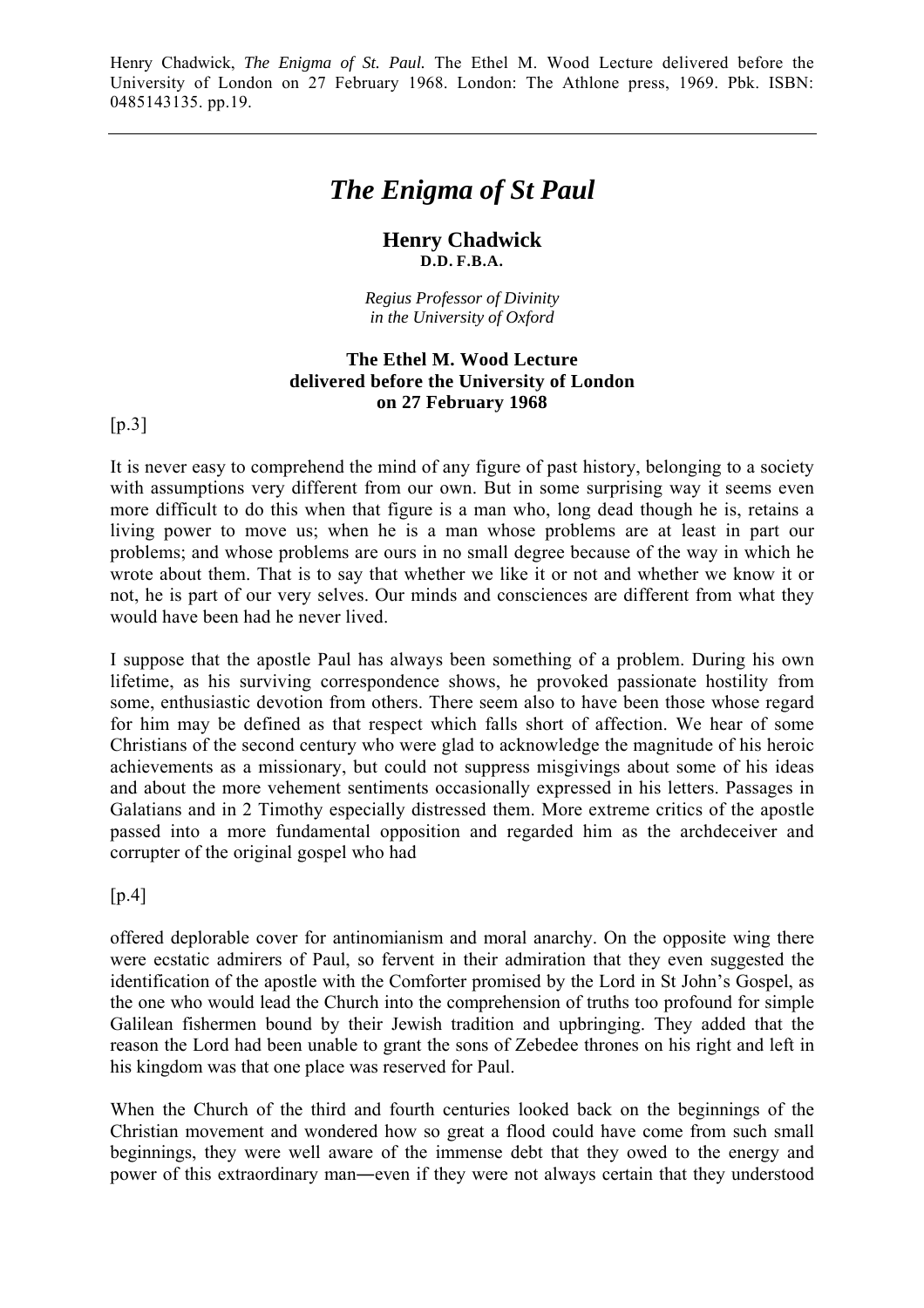him, and even if, at times, individual theologians wished that the apostle had sometimes expressed himself with more caution and finesse. The interpretation of Paul's letters became a highly controversial issue during the second century as their authority gradually came to be recognized, principally (but not exclusively) because of the gnostic crisis. The gnostics claimed to find in Paul much support for their determinism, for their pessimistic dualism, and for their world-rejecting version of the doctrine of redemption. Paul, together with Plato, enjoyed vast authority for them. Orthodox interpreters inevitably wished that the apostle had composed his letters more slowly and carefully. Origen, for example, in a fragment of his commentaries lately discovered on papyrus, remarks that many heterodox doctrines have originated from incomprehension of Paul's text; for the apostle being, as he himself said, 'rude in speech', failed to exercise proper caution in expressing himself.

 $[p.5]$ 

We are reminded of the warning and regretful words in 2 Peter iii. 16 that in Paul's letters there are 'certain things hard to be understood which the unlearned and unstable wrest to their destruction'.

At the end of the third century we find an interesting comment on Paul's style and method from a rather eccentric writer named Methodius, bishop of a see somewhere in Lycia, perhaps at Olympus: 'You should not be upset by the sudden shifts in Paul's arguments, which give the impression that he is confusing the issue or dragging in irrelevant material or merely wool-gathering.... In all his transitions he never introduces anything that would be irrelevant to his teaching; but gathering up all his ideas into a wonderfully harmonious pattern, he makes all bear on the single point which he has in view.' (*Symposium* III, 3.)

Methodius is the first person to comment on a phenomenon that has puzzled many readers especially Of 2 Corinthians and Philippians. In these two letters the apparent lack of connexion lays the reader under such strain that, since the eighteenth century, there have been critics who with differing degrees of confidence have proposed the hypothesis that these letters at least, and if these then perhaps I Corinthians also, consist of scattered fragments of authentic Pauline letters pieced together by the first editor of the Pauline Corpus after rummaging in an old chest in some Corinthian or Ephesian attic.

I have ventured to mention these ancient opinions about St Paul because they may save us from the common illusion that such questions have only occurred to modern readers. In medieval times it was still possible to hear criticism of the apostle, usually from Moslem critics who coupled his name with that of Constantine the Great as chiefly responsible for corrupting an original Nazarene gospel which had so remarkable resemblance, the Moslems believed, to the doctrines of the Quran. An example of this type of criticism

[p.6]

of Paul occurs in the tenth-century work of Abd al-Jabbar, the recent discovery of which led to some over-excited newspaper reports in July 1966 to the effect that new evidence was now throwing doubt on the reality of the Crucifixion―not a very surprising doubt if the text is Islamic, since this is just what the Quran says.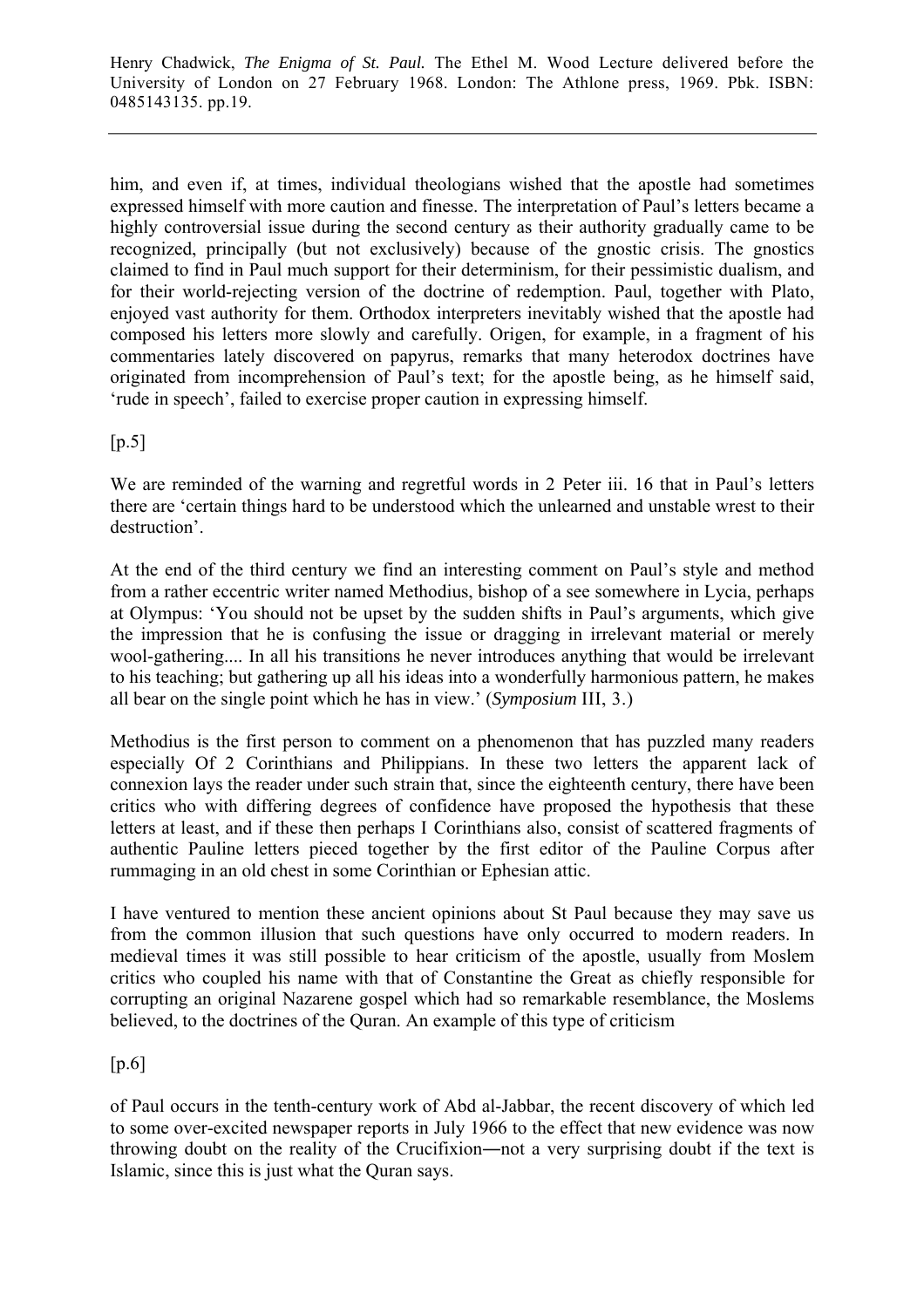In modern times, since the seventeenth century at least, the sense of a contrast between the gospels and the epistles has commonly found expression in a disparagement of Paul in comparison with the Sermon on the Mount. In part this has been the consequence of the success of Luther's picture of Paul, seeing in the epistles a reflecting mirror portraying his own tortured conscience and introverted self-scrutiny. The liberal rationalists of the Enlightenment accepted the truth of that picture and turned away from it in revulsion: it expressed a sad, pessimistic view of the world and of humanist values. The liberal rationalists wanted simplicity and disliked the apparently abstruse, cloudy questions of theology. Paul seemed to them the man who had superimposed on the basic Christianity of the Golden Rule a complicated structure of doctrine about the Atonement and the Sacraments and, to make things worse still, had an anti-feminist obsession. In many respects the rationalists shared the attitudes of the eighteenth-century pietists who also wanted 'the simple gospel' (and seldom reflected how complicated an idea that is) and who reacted against the subtleties of theological speculation as an arid scholasticism, preferring their doctrines to be practical and 'experimental'. Where the rationalists suspected theology of being intellectually narrowing, the pietists suspected it of being spiritually desiccating. Nevertheless the evangelicals often found it harder to fit the gospels into their theology than the epistle to the Romans. I suppose it would have to be said that they found simplicity in Paul by leaving on one side his ecclesiological and sacramental passages. They thereby provided the presuppositions of the

 $[p.7]$ 

view that the strongly 'catholic' letters to the Colossians and to the Ephesians, and perhaps also the Pastorals, must come from another author than that good Protestant, the writer of Galatians and Romans.

The pietists and rationalists shared a common picture of the apostle. The evangelicals gloried in, the liberal rationalists recoiled from, the Pauline story of divine grace reaching down in Christ to redeem a lost and corrupt humanity. The liberals preferred to think of their Master as a wise and benevolent teacher by the sunlit shores of Galilee, with the lilies of the field putting Solomon to shame, and they looked with puzzled amazement, fear, and distaste at the epistles with their tortuous arguments, bizarre logic, and dark estimate of human perfectibility. They preferred Erasmus to Luther, and therefore had no instinctive pull towards Luther's principal hero. Luther had discovered Paul after a period of inward wrestling and through a painful personal quest for peace in his conscience; and of the power and reality with which the epistle to the Romans spoke to Luther there can be no doubt. At the same time it is fair to say that Luther found so many of his own problems in the epistles that he was unconsciously inclined to picture the apostle as having undergone an experience virtually identical with his own. No doubt there are genuine analogies in some respects. Luther's problem was a plagued, wounded conscience, profoundly aware of the cruel paradox that strenuous moral efforts do not as such lead to a healed conscience any more than desperate attempts to achieve happiness can ever succeed in bringing their desired end nearer. In some ways this is extremely close to Paul. Moreover, Paul, by virtue of his background as a Jew of the Greek Diaspora, was extremely interested in and exercised by problems of the conscience. No writer before Paul, not even his contemporary Seneca, treats of the dilemmas of the conscience with such acute sensitivity. In the history of the moral ideas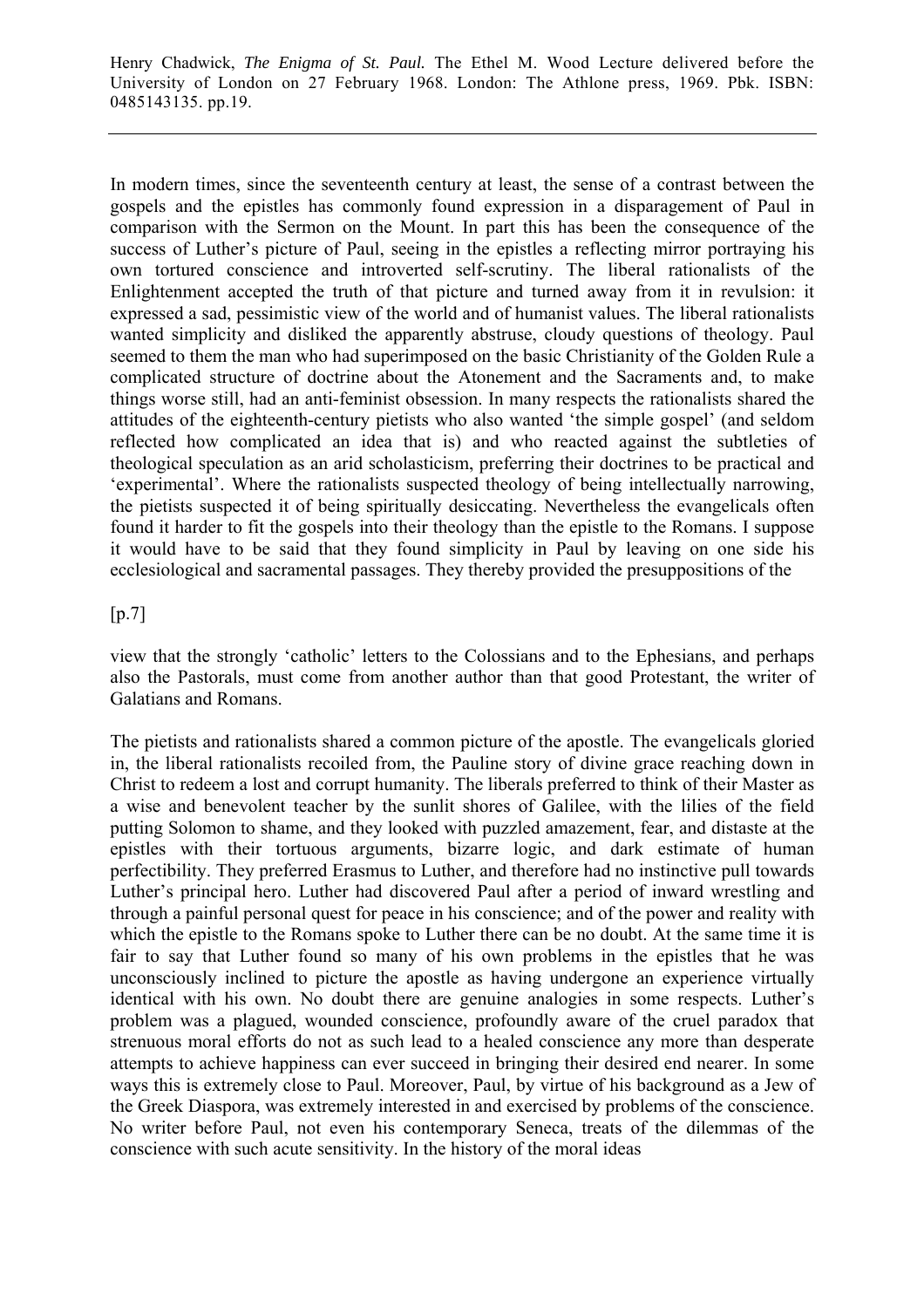# [p.8]

of the western world the Pauline letters mark an epoch. But it is surely a mistake and a distortion to portray this man as if his face were twisted with the pain of tortured, introverted self-scrutiny. He is at least credited with speaking of having lived with a good conscience before God, and the only part of his past that haunted him seems to have been the persecution for which he was responsible before his conversion. Would he have subscribed to the view we associate with Kierkegaard that genuinely sincere introspection will lead any man to the conclusion that inwardly he is utterly miserable? We may doubt whether Paul would have had much sympathy with the common modern notion that neurosis is an indispensable attribute of genius and that to be torn and twisted, dogged by drugs and drink, is a necessary qualification for recognition as a true artist.

The reason for this doubt may be found in the whole character of the letter to the Philippians. This is a letter of thanks for a gift of money, written from a Roman (or conceivably, Ephesian) prison. Ancient prisons were not comfortable places where people were content to be the emperor's guests for a time, but dirty institutions where the prisoners were dependent for food and the necessities of life on friends kind enough to visit them. But the local church, probably but not certainly Rome, had not been overanxious to acknowledge responsibility for this visiting missionary, always (as he himself came painfully to realize) a possible source of embarrassment to his hosts. Little had been done for him. But far away in Macedonia the apostle's first congregation on European soil remembered him. They sent him money by the hand of one of their number named Epaphroditus. When he arrived, however, he at once saw that the Philippians had sent nothing like what was actually required. Somehow he found a job, and then worked himself almost to death in the endeavour to support Paul. Finally he carried back to Philippi the apostle's expression

## [p.8]

of gratitude. The letter is intensely personal and cheerful. But the sun and the warmth are the more deeply felt because they come through gaps in ominous storm clouds. Rumbles of thunder tell us of feelings that could not be suppressed, not so much because of the physical discomforts of the prison as because of personal difficulties. Paul had been treated to a certain amount of envy, malice, and lack of elementary kindness. Yet there is no self-pity. He has only gratitude for the Philippians' generosity. There is no weary disillusionment or cynicism. There is disappointment, but no suggestion of disenchantment, no hint that his time in prison is time lost in purposeless waste.

The main liberal rationalist accusation against the apostle has been that he is principally responsible for introducing into the stream of Christian history a deep-seated fear and hostility towards sex. And it should be conceded at once that there are passages that make it easy and natural to interpret him as a misogynist celibate, with an obsession about women's hair so acute that he demands the wearing of hats in church, and with the strongest views of female subordination. 'It is good that a man should not touch a woman.' 'The women must keep silence in the churches; for they are not permitted to speak, but should be subordinate, as even the law says. If there is anything they desire to know, let them ask their husbands at home. For it is shameful for a woman to speak in church.' And so on.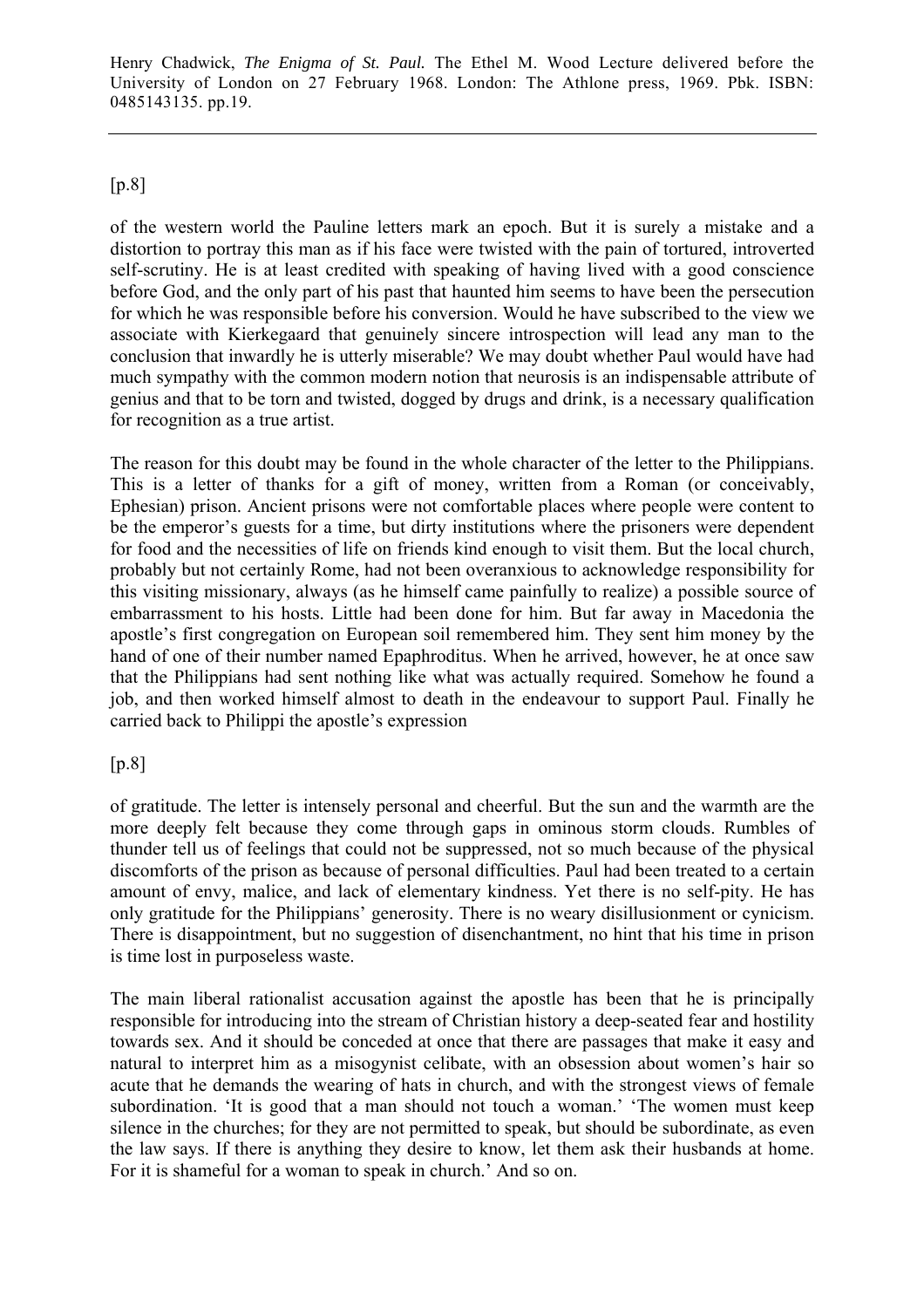If the charge is one of fear, then there is probably truth in it. It is not easy to be sure on the point, but it would be very intelligible if a passionate man like Paul were touched by fear. The suppression or subordination of women in undeveloped societies probably owes a substantial amount to the formidable threat offered by feminine sexuality to masculine honour and dignity. And the apostle gives the impression of writing as if he knew that there were hazards about. But if the charge is that of responsibility for a gnostic

[p.10]

and Manichee revulsion from the basic facts of the natural, created order, then this breaks down on its misconstruction of the locus classicus, I Corinthians vii.

This chapter, it is true, is very commonly read even now to mean that the apostle was anxious to disparage the married state and to emphasize the superior moral and religious quality and status of the celibate life. A superficial reader supposes that in Paul's opinion there have been too many weddings in the church at Corinth during the months immediately preceding his letter, and he wants to put the case for restraint.

I must not get married in Advent or Lent Unless I have first got the Bishop's consent

to borrow some words I once heard being recited by an infant school.

I remain entirely persuaded, and think it worth reaffirming, that this reading of I Corinthians vii must be wrong. It makes the chapter unintelligible. In the immediately preceding chapter Paul has been dealing with an antinomian group at Corinth. This group understood Christian freedom from the Law to mean that the spiritual life absolutely excluded on principle the notion of having some moral rules. The new ethic of love had no room for any obedience to actual commandments. For this group all things were lawful. Evidently they passed into erotic excesses, and Paul rebuts them as dualists who are setting physical actions altogether apart from the higher and inner life of the spirit, and therefore fail to recognize the psychosomatic unity of body and soul implied in the resurrection. Even so, the apostle characteristically begins his argument by accepting their principle that all things are lawful. It is the relevance of their principle which is put in doubt. The Corinthian libertines appear to have suffered from the illusion that the case for sexual restraint merely

[p.11]

rests on an externally imposed prescription in a book of rules.

At the beginning of chapter vii the argument undergoes a sudden change of direction. The apostle is no longer facing antinomian licence, not the scandal of the young man alleged to have been having improper relations with his bright young stepmother. Paul is now confronted by a group on the opposite wing―a group which deduced from the doctrine of the higher life of the spirit a radical rejection of the body. For them the higher ethic demanded of them by baptism meant an ascetic renunciation of marriage. In pagan antiquity it was a widely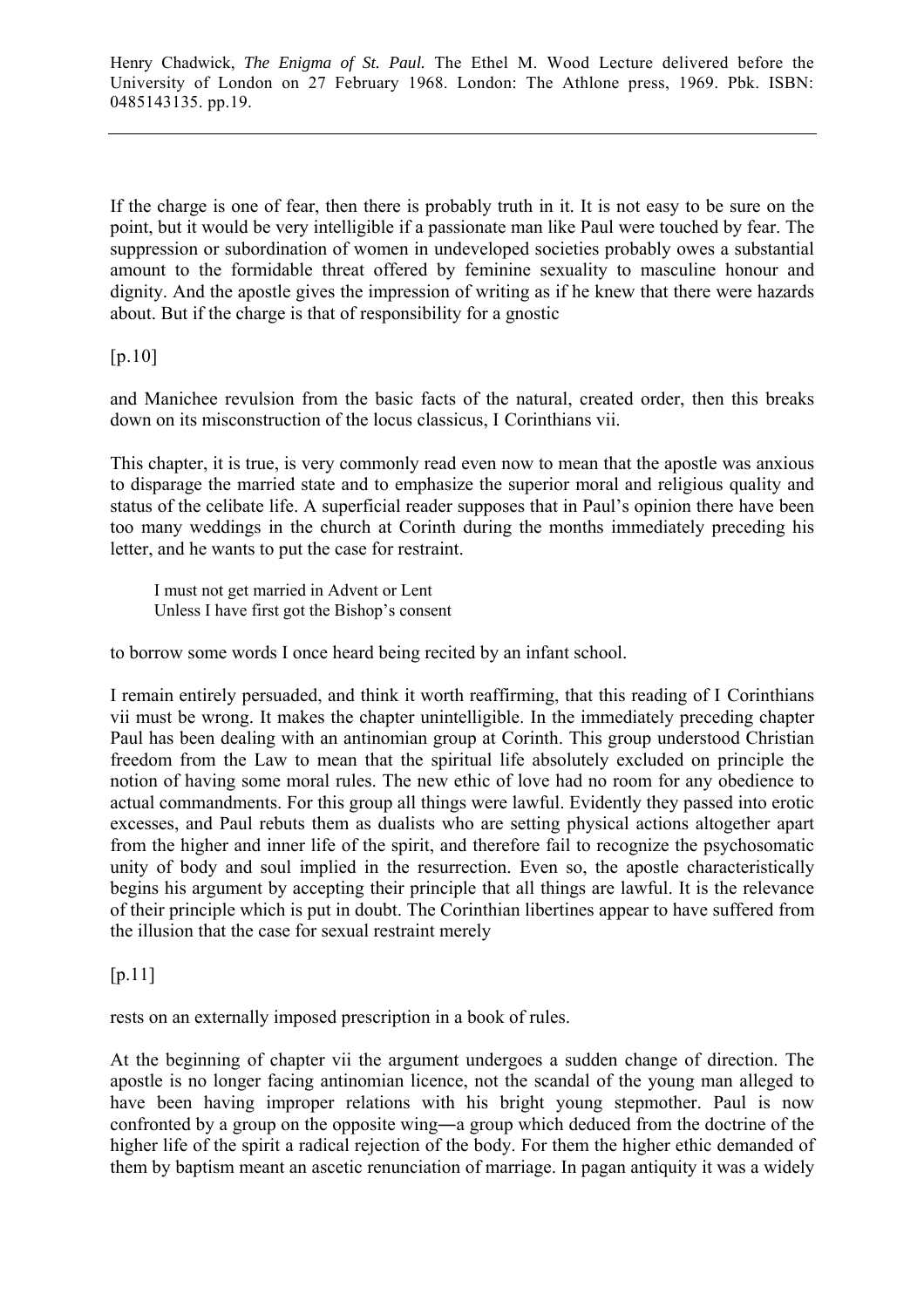attested axiom that continence was an indispensable prerequisite for the offering of acceptable worship. Like abstinence from food, it freed the soul from the downward pull of matter, elevated it above the distractions of earthly things, and laid it open to inspiration from higher powers. Moreover in a considerable series of pagan texts we meet the idea that he who is granted the love of the gods must forswear the love of mortals. Dedication to the higher requires a setting aside of the lower love.

The former of these two ideas can even be found in the documents of Greek Judaism. Normally Judaism was not ascetic, at least in its main stream. The strong coherence of the family bond meant, as it still means, that marriage and raising a family are good works and cooperating with the Creator. By the same token the Jewish ethic includes strong disapproval of fornication and of unnatural vice. The notion of the isolated, self-directed individual is at a discount, and in antiquity is not found. Nevertheless the influence of hellenism on Judaism of the Dispersion produced a certain amount of ascetic theology and practice. Philo, for example, remarks that Moses dedicated himself in continence so as to be ready at any time to receive the inspiration of prophecy―an observation that may well have had deep influence on Ambrose of Milan and the fourth-century movement

[p.12]

towards clerical celibacy in the Western Church. If, then, the Greek synagogues were no strangers to these ideas, we need not be astonished to find some use of them in Paul. Moreover, such notions may easily have penetrated Palestinian Judaism also. As is well known, the evidence concerning the Essenes, if they are indeed the community from which the Dead Sea Scrolls come, is not consistent on precisely this point. Our Greek sources (Philo, Josephus, and the source of Pliny's *Natural History*) write of the Essenes' exaltation of the celibate ideal. The Dead Sea Scrolls are quite silent on this attitude to marriage. The gospel tradition, however, records a saying of Jesus concerning those who have renounced marriage for the kingdom of heaven's sake (Matt. xix, 12), where the immediately preceding words make it clear that this renunciation is not for all disciples.

The parallel between this saying and I Corinthians vii is very close, and the context of the discussion is similar. Only Paul has complicated the issue by adopting his usual method of recording agreement in principle with the ascetics and then continuing to make practical recommendations that run in quite the opposite direction: those who marry do no sin; married couples must on no account cease to live together, even if it is a mixed marriage where one partner is a Christian and the other is not. The Christian cannot stop the pagan partner from going off if he or she wants to do so, but according to Paul will not take the initiative in dissolving the union. There is no ritual or moral pollution in a mixed marriage, and the Corinthians are to have no fear that somehow their children might be tainted. It is sufficient if one of the parents be a believer. Moreover, the Christian partner may be the means of conversion of his or her spouse. The Corinthians are on no account to suppose that baptism marks a discontinuity with the past so radical and so absolute that marriage is abrogated by it. It is like circumcision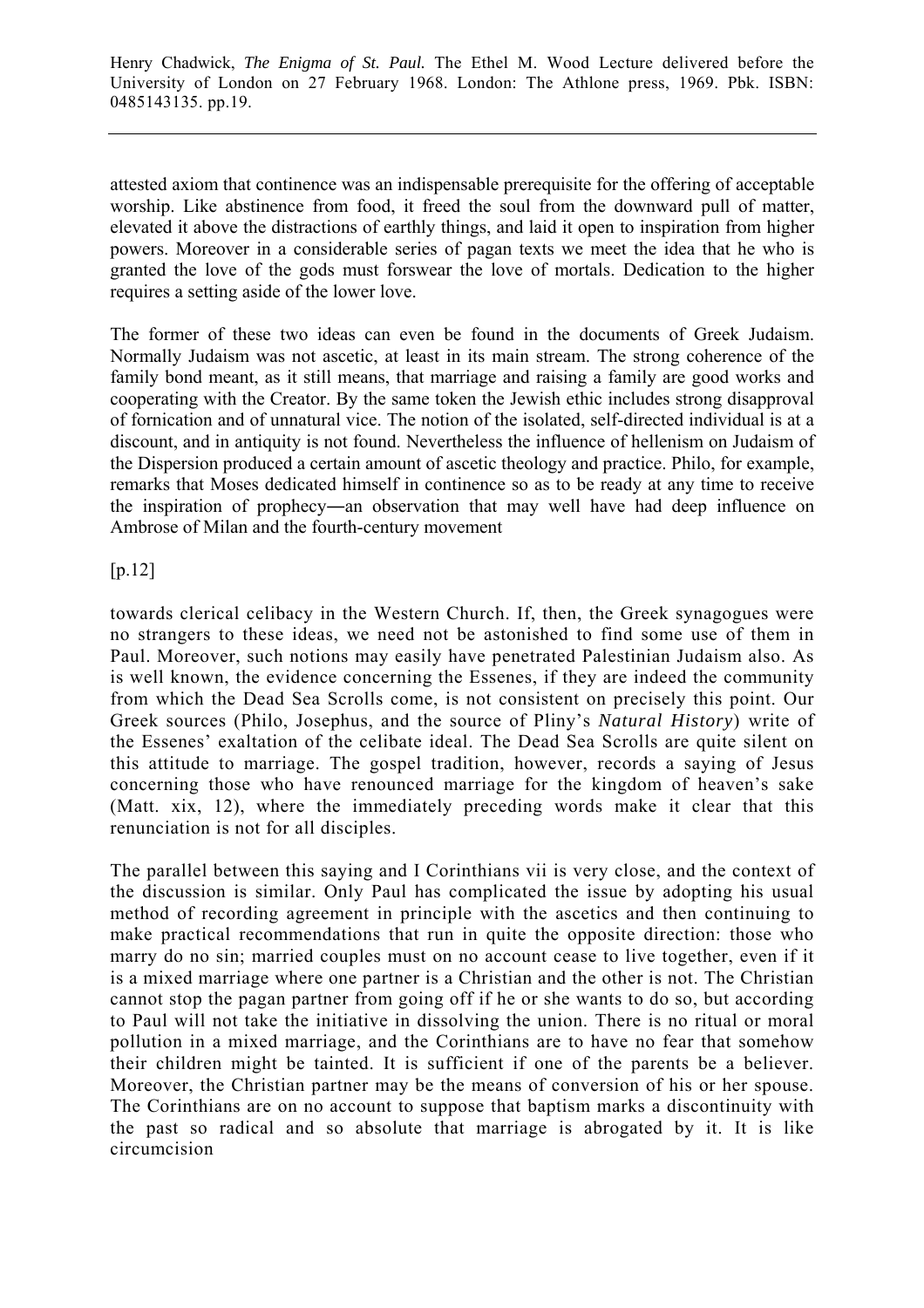## [p.13]

or slavery―a natural state which the convert brings with him into the new life in Christ.

The two analogies for the permanence of the marriage bond through the radical act of baptism are not perhaps free of some disparaging overtone. Paul does not tell the Corinthian ascetics that there is no place in the spiritual life for the celibate ideal. The two ideas inherited from pagan antiquity, which we have already noticed, both make a christianized appearance in the concession that marital relations may be suspended for a time, by mutual agreement, for the purposes of prayer, and in the proposition that while a married person is anxious to please his or her spouse, the unmarried person is free to be dedicated to the Lord in an undivided love. Nevertheless the apostle never allows a dualism of spirit and matter to influence his thinking. The missionary task, the shortness of the time, the relative and transitory nature of this fleeting world, make it necessary to travel light, to be detached and ready to go at any time. Those who have should be as though they had not. It is a hellenized restatement of the gospel saying, 'Seek first the kingdom...'

The chapter we have been briefly considering is one among several examples in Paul's letters where vast concessions of principle are allowed to the opposition, while the practical recommendations are very different from what they expect. The procedure is exactly in line with the familiar, passionate protest of I Corinthians ix: 'Necessity is laid on me, woe to me if I do not preach the gospel. To the Jews under the law, I have been as one under the law. To Gentiles without the law I have been as one free of the law, though remaining under obligation to Christ's law. I have become all things to all that I may by any means gain some.' This passage is considerably illuminated by two passages in Philo of Alexandria when he tells us that there was lively discussion in the Greek synagogues about the intellectual integrity

[p.14]

of the missionary apologist, seeking to interpret his faith to people with strong prejudices. How far might he go in accepting their language and principles in making his faith intelligible and acceptable to them? His purpose, says Philo, is to save whom he can; yet there are limits imposed by personal integrity and by loyalty to the truth. What are these limits, we at once ask. But at this critical moment Philo's discussion tantalizingly breaks off. At least it is evident that he regarded a certain flexibility and adaptability as both necessary and right. He felt it a merit to use tact in presenting a case, and no doubt wisely declined to lay down a general rule. These texts of Philo are important evidence that Paul's procedure was in line with a recognized line and not merely the unprincipled vacillation of a trimmer, as his critics took him to be when they accused him of 'pleasing men' (Gal. i. 10 etc.) or of writing with such uncandid subtlety and irony that one could not be sure of the meaning (the charge rebutted in 2 Corinthians iii-iv).

The accusation against Paul that he was a mere weathercock, never continuing in one stay, only too willing to adapt himself to the prejudices of his audience, was no doubt unfair. But it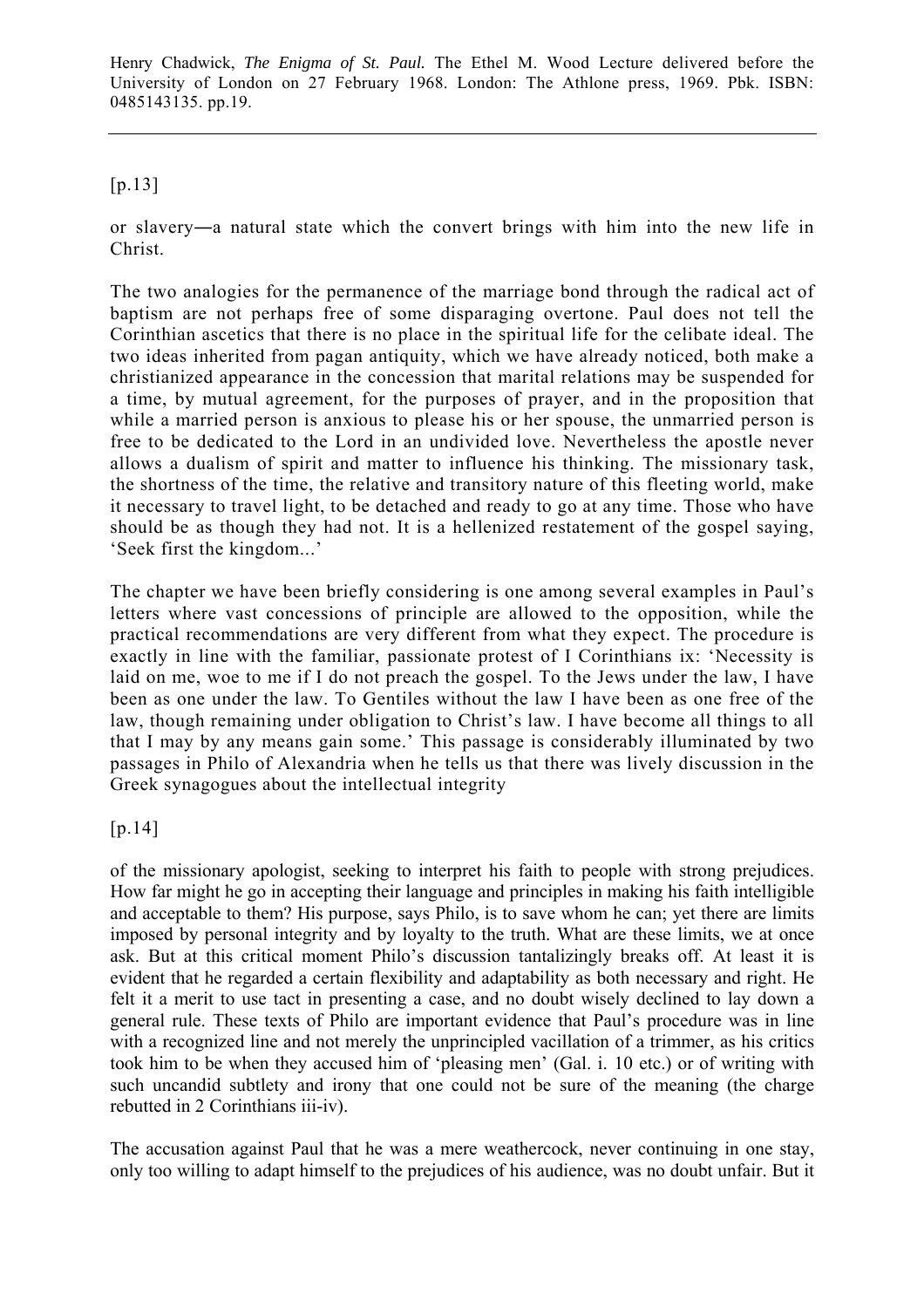is entirely intelligible in the situation in which Paul found himself. The earliest Christians were Jews. They took for granted not only the continuity of the new covenant with the old but the continued validity of the old religion given on Sinai, with the traditional Jewish feasts of Passover, Pentecost, and Tabernacles, the observance of circumcision, the weekly sabbath, and the Mosaic customs about kosher food. Certainly the coming of the Messiah inaugurated a new covenant between man and God (as foretold by Jeremiah xxxi), a new understanding of faith with far deeper inwardness, and a universal faith that would gather in the Gentiles to a true worship of the one God of all the earth. But in this new development of the divine redemptive plan it was not perfectly clear what the status of the Mosaic law

 $[p.15]$ 

would be. This hesitancy appears to be reflected in the gospel tradition where it is not entirely beyond doubt whether the Lord intended the mission to be extended beyond Israel and whether the observances of the old Law were abrogated or not. A pungent comment in the second-century pagan Celsus asks (through a Jewish spokesman) whether Jesus meant his disciples to keep the Jewish law or not. If not, was it not misleading of him to observe it himself? And by what right did he take upon him to overthrow the traditional customs of his forefathers? A catena of early Christian texts could easily be brought together to show the Church wrestling with this issue long into the second and third centuries. The problem particularly exercised Justin Martyr. But by his time the Gentile Christians were in the majority in the Church. In Paul's time the situation was very different. Then it was a question whether and on what terms any Gentiles were to be admitted to the church at all. Were they also to be circumcised? keep the food laws? Were they full members of the ecclesia, or were they second-class citizens in the city of God? In the latter case could they advance their status by undertaking to be circumcised, even though, or because, it would strictly be a work of supererogation? If they observed none of the traditional, distinctively Jewish customs, there remained practical problems of conscience. Loyal Jews did not like to eat food with Gentiles indifferently. Could Jewish and Gentile Christians meet at a common table?

On the opposite extreme from the conservatives there soon developed an extreme Gentile position which argued that the Mosaic law was not merely in no sense binding on Gentile Christians but indeed ought forthwith to be abandoned even by Jews in a recognition that the covenant of Sinai had now been superseded by the advent of the expected Messiah. Perhaps (some thought) the ceremonial laws enjoining restrictions on food, and prescribing

[p.16]

circumcision were temporary measures imposed by God as visible signs to mark out the chosen people and to prevent them losing their identity among the Canaanite tribes. And perhaps the rest of the Levitical law was really a penalty imposed on the Jewish people for their deplorable worship of the golden calf. From this it was a short step to saying that the Mosaic law was of doubtful status as God's permanent revelation of his will for all mankind. Not only was it an expression of the particularism of Judaism which no longer fitted in with the universalist divine plan for all humanity; it was also a purely temporary, provisional, *ad hoc* piece of legislation given to Israel at a critical moment in her history, but never intended to be taken as final and perfect. If God had really meant the Mosaic law to be the permanent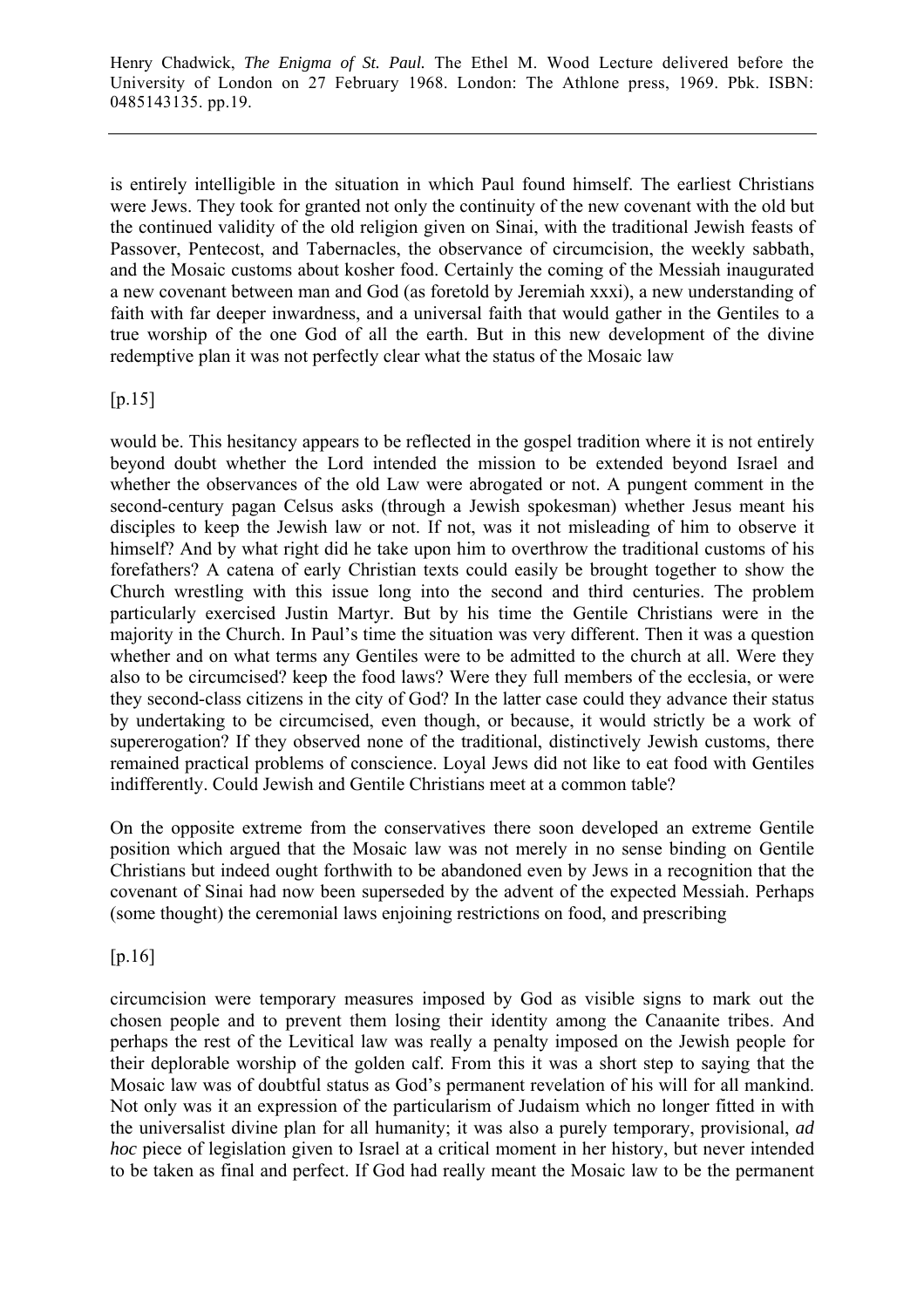expression of his will for all peoples in space, or for Israel for all time, why did he wait until Moses' time to give it?

Paul's letter to the Galatians, written at white heat, stands as his most notable and problematic contribution to this controversy. An impassioned torrent of words, compressed and at times running over into incoherent syntax, it vigorously refutes the charge of being a trimmer without a clear-cut policy on the central issue of the controversy. Nevertheless critics have not failed to observe that when the syntax is incoherent, as in the famous passage about the circumcision of Titus in Gal. ii.3-5, there is method and ingenuity in the incoherence which looks far from accidental. In fact the epistle to the Galatians, for all its militancy and hardhitting zeal, ends with a position of peculiar subtlety and finesse by seeing the Law as having a valuable provisional purpose in the onward-moving divine plan. The Law was like a tutor of inferior status who guards the young from danger and teaches them elementary etiquette, but then hands them over to the schoolteacher for real instruction. So the Old Testament is seen as a progressive education.

[p.17]

To say that there should be no reversion to an earlier stage, such as would be implied in the adoption by the Gentile Christians of traditional Jewish customs, does not deny the value of the early part of the process of divine revelation.

It is noteworthy in this connexion that, except in Galatians and Romans where the controversy demanded it, the Old Testament is quoted by Paul remarkably seldom. It is a theological and literary influence upon him of course. But he does not argue much from Old Testament texts; and when he does, it is usually to commend conclusions that he has visibly reached on other grounds.

The controversy about the Gentile mission was made up of several factors. It was a conflict about authority, not only of the Old Testament, but of the mother-church of Jerusalem, and of Paul himself. For Paul was identified, in a unique degree, with the ideology of the Gentile mission. The Acts portrays him as knowing from the moment of his conversion that he was called as the apostle of the Gentile churches, and there is not the least reason to doubt the record. He himself looked back on his conversion as a prophet's call. In Galatians i. 15 he speaks of his apostolate in language directly allusive to that used by Jeremiah in speaking of his call. Accordingly, the authority attaching to Paul's gospel was charismatic rather than legal or traditional (to borrow the terms made familiar by Max Weber), and it was bound up with his own standing as an authentically commissioned apostle.

The point bears directly on our comprehension of several passages that often cause distress to the uninitiated reader―passages that appear to express pride and self-concern and acute anxiety about status. 'Are they apostles? so am I. Are they children of Abraham? so am I. Are they servants to Christ? I am more….' Or 'Am I not an apostle? have I not seen the Lord? have I not the right to take my wife with me on missionary journeys like Peter and the other apostles and

[p.18]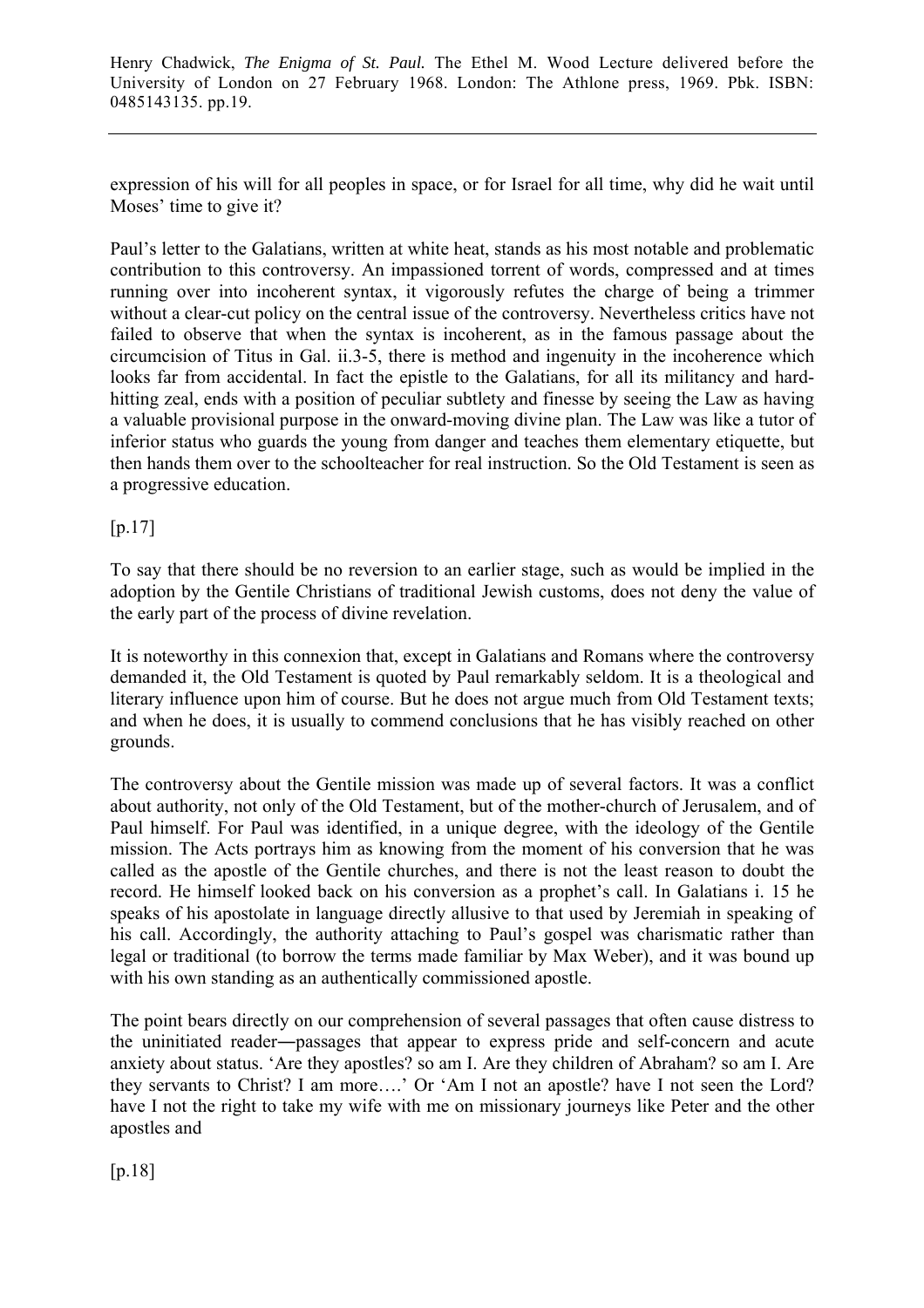the Lord's brothers?' (You notice how even in the apostolic age there had been some controversy on the question whether the travelling expenses of wives were a proper charge on the host church.)

These and several similar texts are not mere egotism and self-assertion. Paul's standing as an apostle of Christ was being widely denied. His refusal to allow his expenses to be met by his churches was twisted to imply a tacit admission that he did not really feel able to ask what was due to him as an apostle. The illnesses and hardships of his strenuous life were interpreted as a sign of personal weakness, perhaps even of providential displeasure. Against this background Paul wrote the most moving and difficult of all letters, the Second Epistle to the Corinthians.

The generalization may be ventured that while historians normally find it possible to grasp the character of men who have tried to express their feelings in their writings, they have found it much harder to grasp the mind of men of action, energy, decision, and will. Paul was certainly a man of action and indefatigable energy. Yet his letters contain many passages peculiarly personal in which his heart stands bared before our view. Even so he remains singularly inaccessible to us. Some of the barriers, as I have tried to suggest, may be of our own making, and arise from the prejudices with which we have allowed our spectacles to be coloured. There are also the peculiar complexities attaching to attempts to understand a Jew whose mother-tongue was Greek, who possessed Roman citizenship, and who became the most important Christian of the first century as the historian must judge these things. Moreover, his temperament, the *sudden* quality of his mind, the intensity of his psychological and religious insight, all these things put him apart from us, at the same time as they bring him alive and enable him to speak with perennial power.

In a delightfully written and still instructive book,

## [p.19]

*Light from the Ancient East,* written early in this century at the time when Grenfell and Hunt were exciting the scholarly world by their volumes of newly discovered papyrus texts, Adolf Deissmann printed texts and translations of many private letters of the age of Paul with the intention of illustrating how ordinary and everyday and natural the Pauline letters are. I think it must be said that he conspicuously failed to prove his thesis. The Pauline letters are exceedingly unlike the everyday correspondence unearthed from Egyptian rubbish heaps, even though the papyri contribute much to our understanding of the idiom of the language used by non-literary persons. It is true that one can name familiar examples of the letter-form being used before Paul as a vehicle for doctrinal instruction―most obviously in the letters of (or ascribed to) Plato and Epicurus. Yet in the literature of antiquity there is nothing quite like the Pauline letters. He had a close imitator in Ignatius of Antioch. But ultimately we must say that Paul's letters are *sui generis,* for the reason that he was a very unusual person and we know of nobody remotely like him.

This is one of the principal reasons why, to the puzzled astonishment of the layman, scholars still find it so hard to be perfectly confident about the authenticity of some of the documents